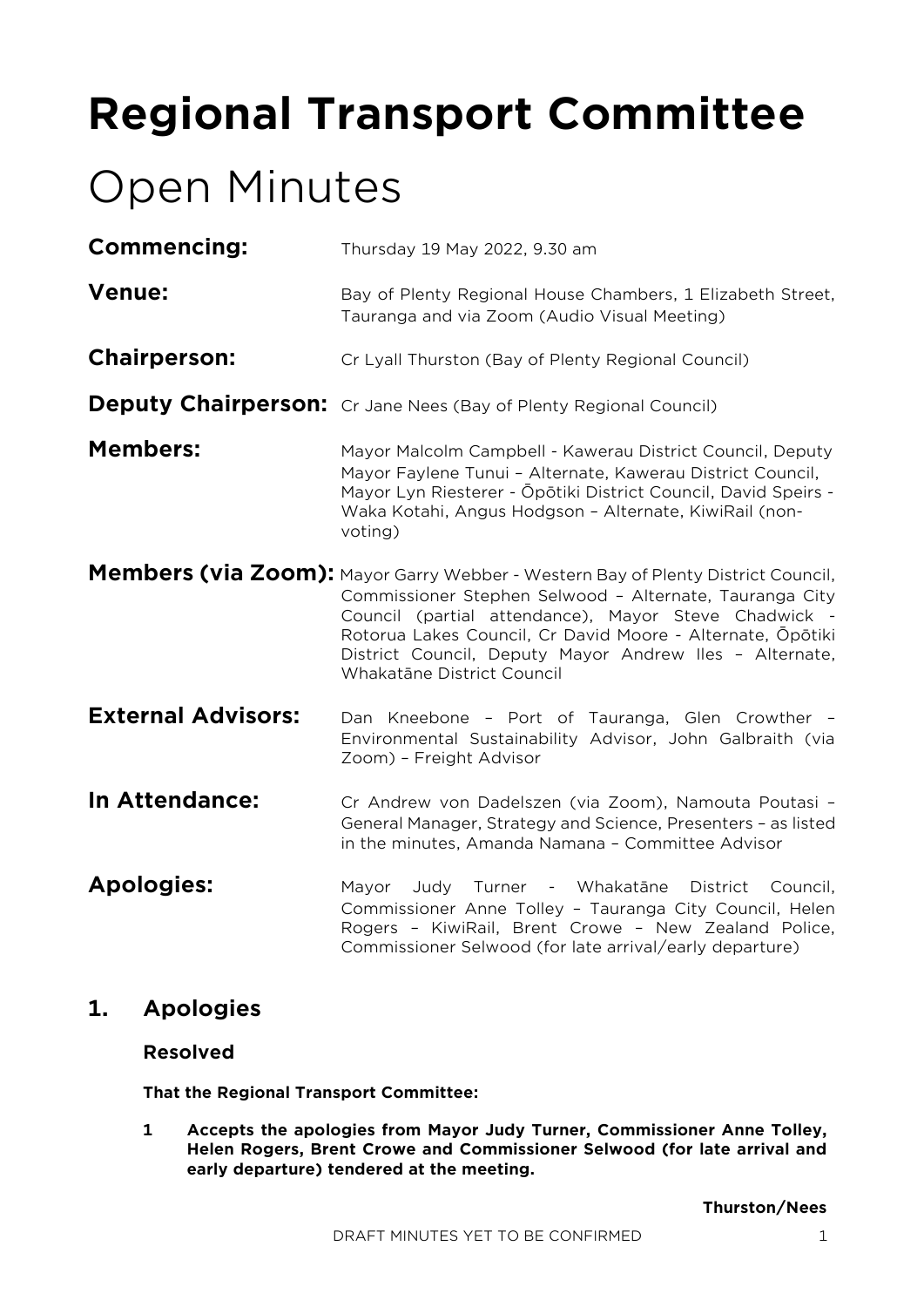#### **CARRIED**

# **2. Public Forum**

None

# **3. Order of Business**

Item 6.1 Chairperson's report would be taken in two parts to accommodate the availability of Commissioner Selwood for Items 6.2 and 6.3.

# **4. Declaration of Conflicts of Interest**

None declared.

# **5. Minutes**

#### **Minutes to be Confirmed**

# **5.1 Regional Transport Committee Minutes - 15 March 2022**

### **Resolved**

**That the Regional Transport Committee:**

**1 Confirms the Regional Transport Committee Minutes - 15 March 2022 as a true and correct record.**

> **Chadwick/Nees CARRIED**

# **6. Reports**

# **6.1 Chairperson's Report**

*Tabled Document 1 - Emissions Reduction Plan - Key Transport Targets and Goals: Objective ID A4106209* 

*Presentation: Emissions Reduction Plan: Objective ID A4106212* 

Team Leader – Transport and Urban Strategy Lorraine Cheyne presented this item (via Zoom), supported by General Manager, Strategy and Science, Namouta Poutasi.

- Glen Crowther Environmental Sustainability Advisor presented Tabled Document 1. This document was compiled from the table of actions in the Emissions Reduction Plan (ERP), specific to matters of interest from a Regional Transport Committee (RTC) perspective, in a more chronological sequence than the ERP
- The ERP was unique as this was the first time a whole of government approach to climate change had been reached and all core government responsibilities were woven together throughout
- The graph on ERP presentation slide four showed how each focus area had influence in the reduction of emissions over the various budgets, and demonstrated the increasing significance of the role of transport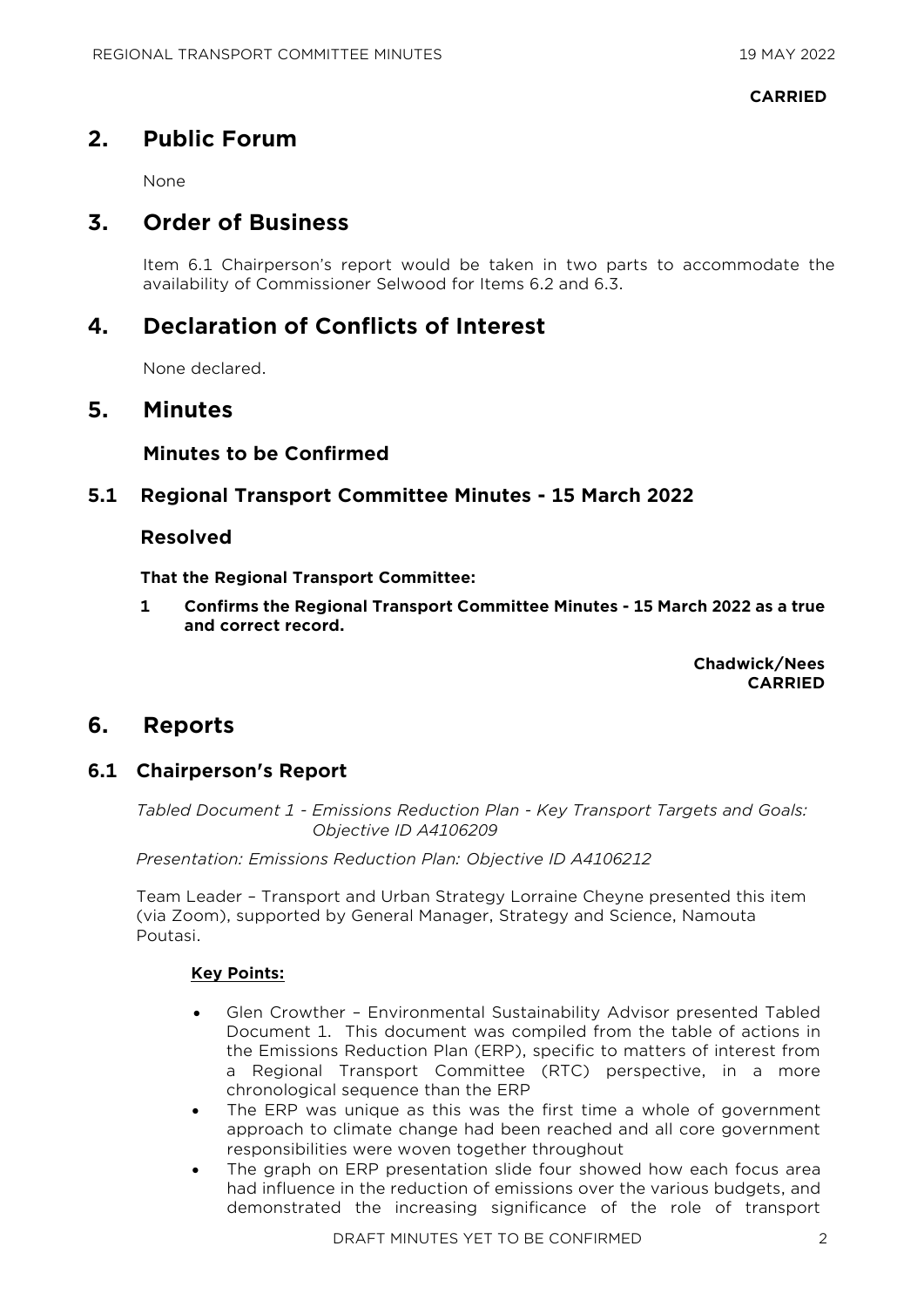emissions reductions to the overall reduction of emissions across the three budgets.

#### **Key Points - Members:**

- The ERP needed to be analysed to ensure targets were correct at a local level and to identify if anything had been missed from a regional approach
- Expressed concern that the scrap-and-replace trial would still be beyond the means of many rural low income households and other options may need to be considered
- The focus should be on emissions reduction, not reducing vehicle kilometres.

#### **In Response to Questions:**

- As the ERP had only just become available, analysis was still underway on the document and its implications. May need to ensure the reduction of Vehicle Kilometres Travelled (VKT) work was aligned and on track. Further analysis on VKT reduction for the region and economic implications needed
- The focus for lower income households would be on the scrap-andreplace trial - it had not been specified whether this would include rural and urban households.

#### **Item for Staff Follow Up:**

• Review the ERP and analyse the implications to the Regional Transport Committee, then report back, in the interim circulate a summary.

9.30 am - Commissioner Selwood **entered** the meeting.

# **6.2 Waka Kotahi NZ Transport Agency Quarterly Update - May 2022**

*Presentation: Waka Kotahi NZ Transport Agency Quarterly Update: Objective ID A4108362* [⇨](../../../RedirectToInvalidFileName.aspx?FileName=RTC_20220519_MAT_3507.PDF)

Director Regional Relationships David Speirs presented this item.

- Provided an update on the new regulatory funding model and the 30-Year Plan: Baseline Network Version (the digital tool was now operative launched 14 March 2022)
- The Business Case Refresh was strongly informed by feedback from key stakeholders. This was principles based for developing business cases, rather than regulatory based. Urged members to view the proposed changes as input was still required and some of these needed to be tested with stakeholders
- The employment initiative launched through the New Zealand Upgrade Programme (NZUP) was proving successful
- Bilingual traffic and school signs were beginning to be rolled out across the country – the process had been made lengthy by detailed requirements of what signs can and cannot have
- The Setting of Speed Limits 2022 rule took effect today and introduced the concept of a regional speed management plan on a three year cycle,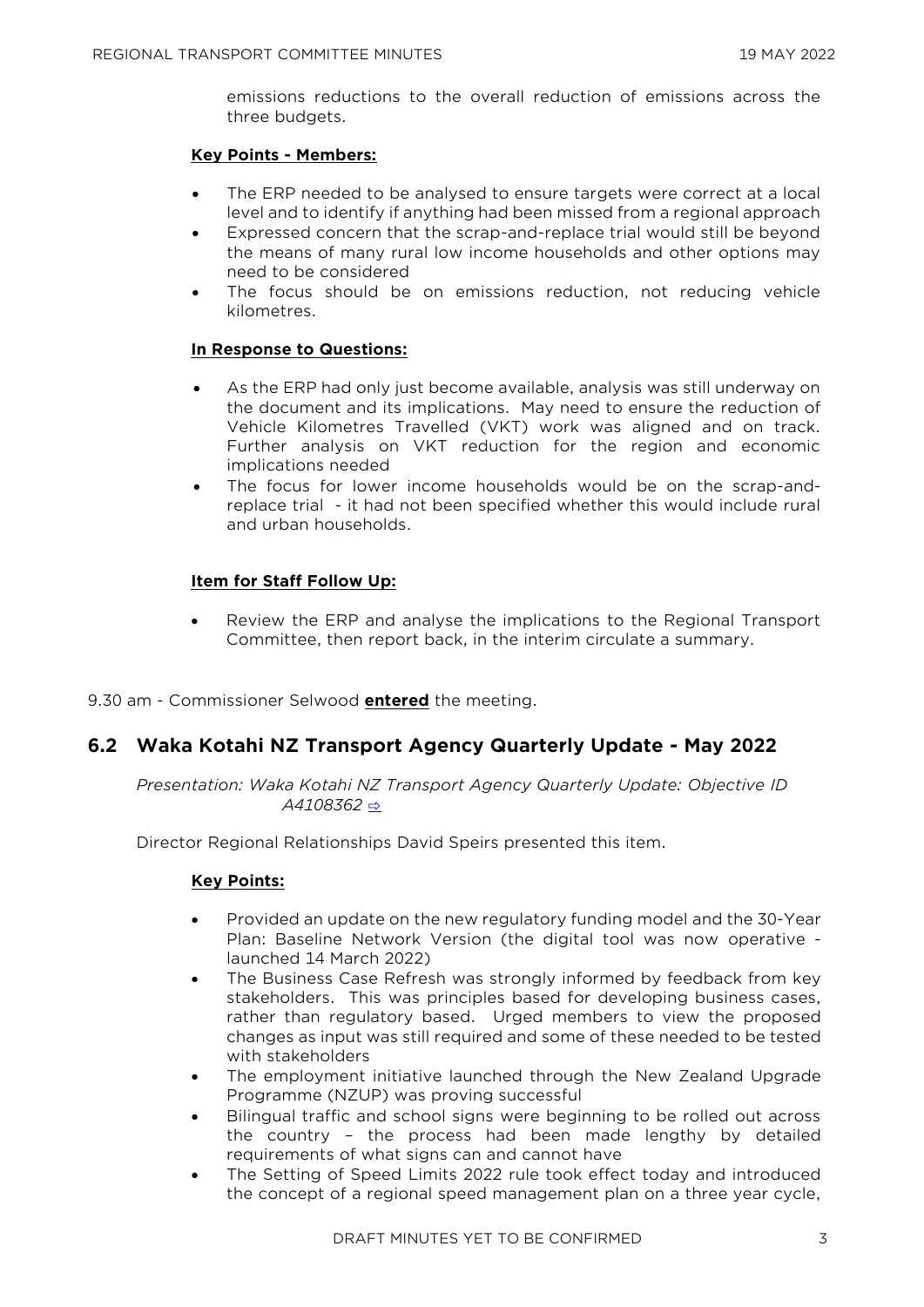this process would be coordinated by the RTC and a Regional Speed Management Plan must be set

- Construction on the new Wairoa Road bridge would begin at the end of the month
- A challenge with Takitimu North Stage 2 was the freshwater species present along the route, which impacted the schedule
- Encouraged the public to take advantage of the Eastern Link Toll Road waiving tolls from 4-7 pm Monday to Friday for the next three weeks on westbound lanes.

#### **Key Points - Members:**

• Expressed frustration around current business case processes and hoped that having the strategic alignments would add credibility, with the amendments expediting the process.

#### **in Response to Questions:**

- For cost and practicality reasons, it was intended that bilingual signage would be rolled out nationally as new signs were required or needed replacing
- The changes to driver licencing fees was to be implemented as soon as possible
- Waka Kotahi were supportive of a circular economy and alternative resources, and were working with Tūhoe on trials for their green road concept
- Legibility of the bilingual signs was important to ensure this, the text remained the same size and the overall size of the sign was increased.

# **Resolved**

#### **That the Regional Transport Committee:**

**1 Receives the report, Waka Kotahi NZ Transport Agency Quarterly Update - May 2022.**

#### **Speirs/Thurston CARRIED**

# **Decisions Required**

# **6.3 RLTP Variation - Western Corridor Growth Management – Tauriko West DBC [Enabling Works]**

Senior Transport Planner Andrew Williams presented this item (via Zoom).

#### **Key Points - Members:**

- Endorsed this variation and underlined the criticality from a provision of housing perspective
- Considered that this was an unintended consequence of focusing on emissions instead of roading to meet communities housing requirements
- Funding toward emissions reduction for public transport services would be contingent on having the services available from the beginning.

#### **In Response to Questions:**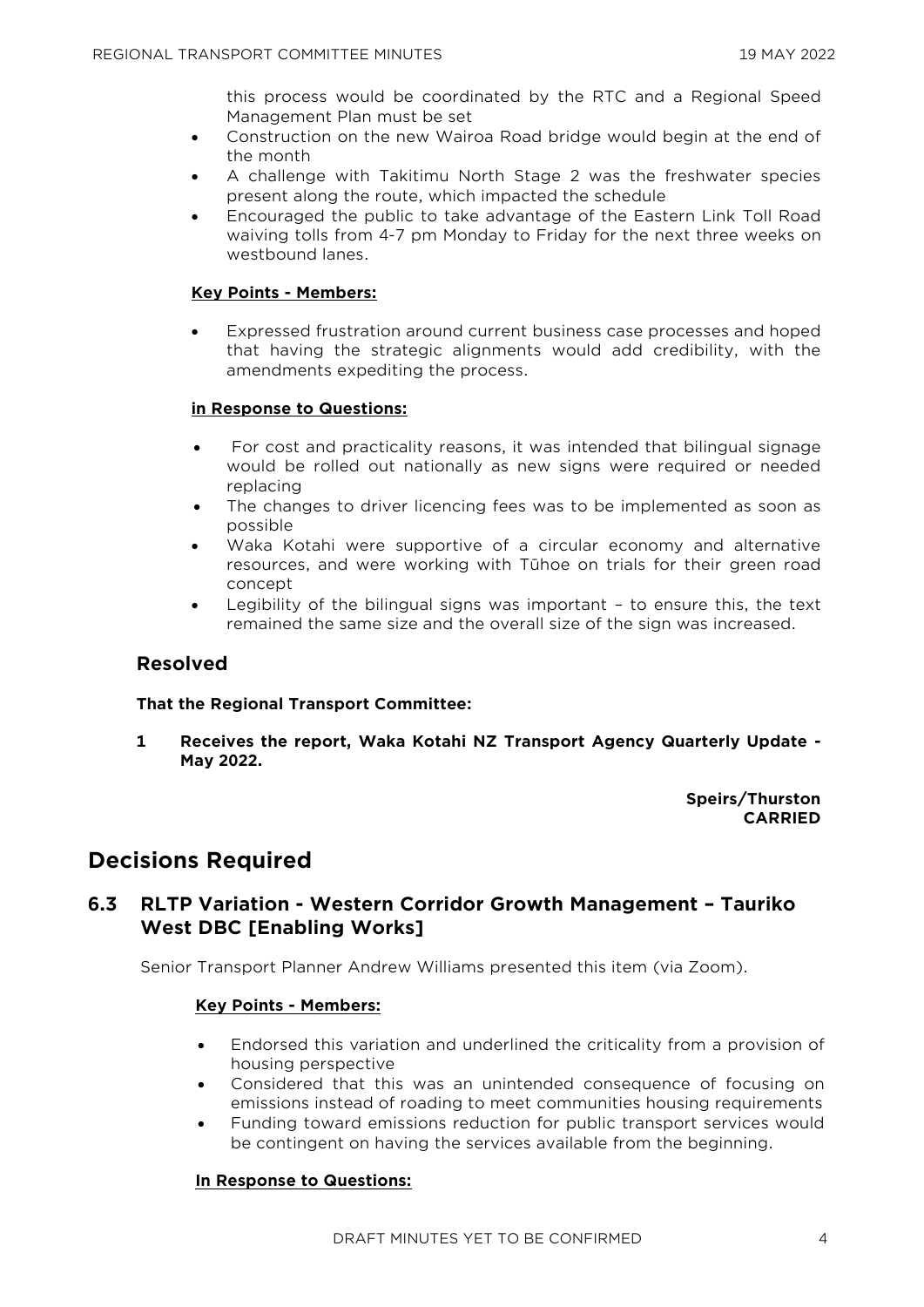• The majority of funding for this activity would come from Waka Kotahi, which meant a reallocation of projects across the priority list in the National Land Transport Programme (NLTP), not specifically in the Bay of Plenty.

# **Resolved**

#### **That the Regional Transport Committee:**

- **1 Receives the report, RLTP Variation - Western Corridor Growth Management – Tauriko West DBC [Enabling Works];**
- **2 Notes that the proposed variation to the Bay of Plenty Regional Land Transport Plan 2021-31 to enable the inclusion of a property phase to the activity: Western Corridor Growth Management – Tauriko West DBC [Enabling Works], triggers the Regional Land Transport Plan's significance policy; and**
- **3 Approves the proposed variation to the Bay of Plenty Regional Land Transport Plan 2021-31 to enable the inclusion of a property phase to the activity: Western Corridor Growth Management – Tauriko West DBC [Enabling Works], and in doing so, exercises its right to determine that the variation is non-significant for the purposes of public consultation.**

**Webber/Nees CARRIED**

10.38 am – Commissioner Selwood **withdrew** from the meeting.

10.45 am – The meeting **adjourned.**

11:04 am – The meeting **resumed.**

# **6.4 Chairperson's Report (Continued)**

*Presentation: Western Bay of Plenty Operational Road Safety Group: Objective ID A4110578* [⇨](../../../RedirectToInvalidFileName.aspx?FileName=RTC_20220519_MAT_3507.PDF)

- Provided an update of the status of Infrastructure Acceleration Fund (IAF) applications that the RTC endorsed in December 2021:
	- o Ōpōtiki District Council at a sensitive stage of negotiations, a public statement to be released soon
	- o Tauranga City Council of the four applications made, two had been approved in principle subject to no negotiation (Tauriko West and Te Papa)
	- o Western Bay of Plenty District Council application had progressed to the next stage for roading improvements at the State Highway (SH) 2/Ōmōkoroa intersection
	- o Rotorua Lakes Council the request for stormwater infrastructure to support transport infrastructure and enable housing intensification was through to the negotiation stage
- Rotorua Lakes Council Safer Journeys Coordinator Helen van Beek provided an update (via Zoom) and video of practical driving programme initiative Driver Directions:
	- o (204) Driver Directions [A free course to upskill young drivers -](https://www.youtube.com/watch?v=Evwn_hvEzVY&t=15s) [YouTube](https://www.youtube.com/watch?v=Evwn_hvEzVY&t=15s)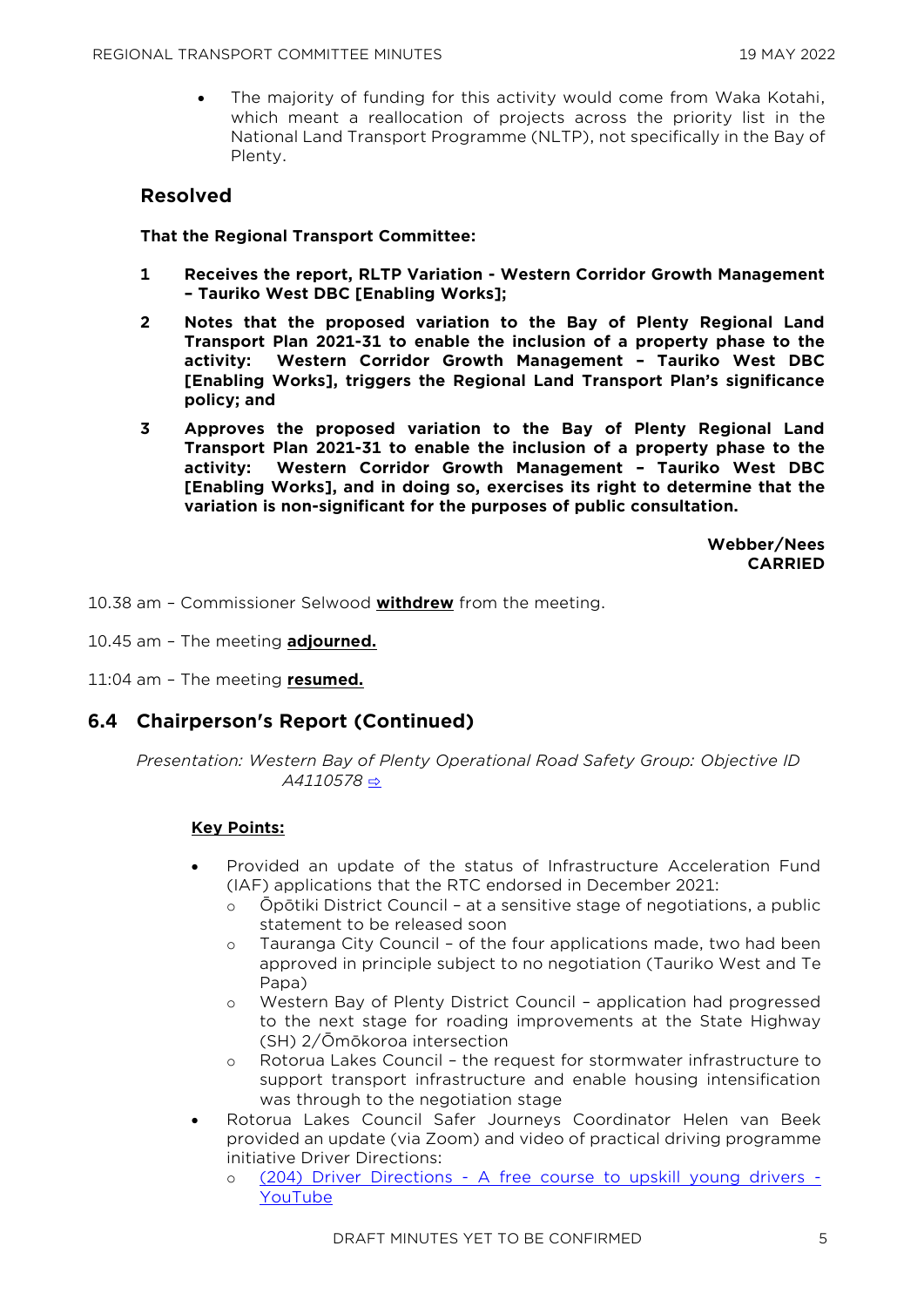- o This programme had evolved from a previously theory based programme, with funding from Waka Kotahi
- o There were seven one-day courses held per year during school holidays, with qualified driving instructors, volunteers from the Rotary Club and NZ Police. Students attended with the caregiver teaching them to drive and the vehicle they were learning in. Covered a wide range of skills including car maintenance, cyclists and truck experiences on the road, braking safely, reversing, parallel parking and safe following distances
- Tauranga City Council Travel Safe Team Leader Sonia Lynds provided an update (via Zoom) on behalf of the Western Bay of Plenty Road Safety Group:
	- o Collaboration with traffic safety engineers across councils and with Waka Kotahi, NZ Police and ACC was highly valued
	- o Promotions were aimed toward all ages, with some focus on younger age groups, cyclists and vulnerable road/footpath users
	- o Two-day young drivers workshops were held over school holidays covering topics such as heavy vehicle education and driver behaviour
	- o Relationships with primary and secondary schools were important in keeping road safety top of mind
	- o There was a strong focus on cycling safety and skills for all ages.

#### **Key Points - Members:**

- Commended the work of the Drivers Direction course and the volunteers/service groups involved
- The 'boy racer' issue was becoming increasingly dangerous, especially in rural areas
- Expressed concern over vulnerable infrastructure and requested a submission be made by the RTC on the National Adaptation Plan.

#### **In Response to Questions:**

• There were many elements that prioritised roads within the National Adaptation Plan and different interventions being worked through.

#### **Resolved**

#### **That the Regional Transport Committee:**

**1 Receives the report, Chairperson's Report.**

**Thurston/Nees CARRIED**

# **6.5 Eastern Districts and Rotorua Lake District Travel Demand Management (TDM) Programme Scoping Studies**

Transport and Urban Planning Manager James Llewellyn presented this item (via Zoom).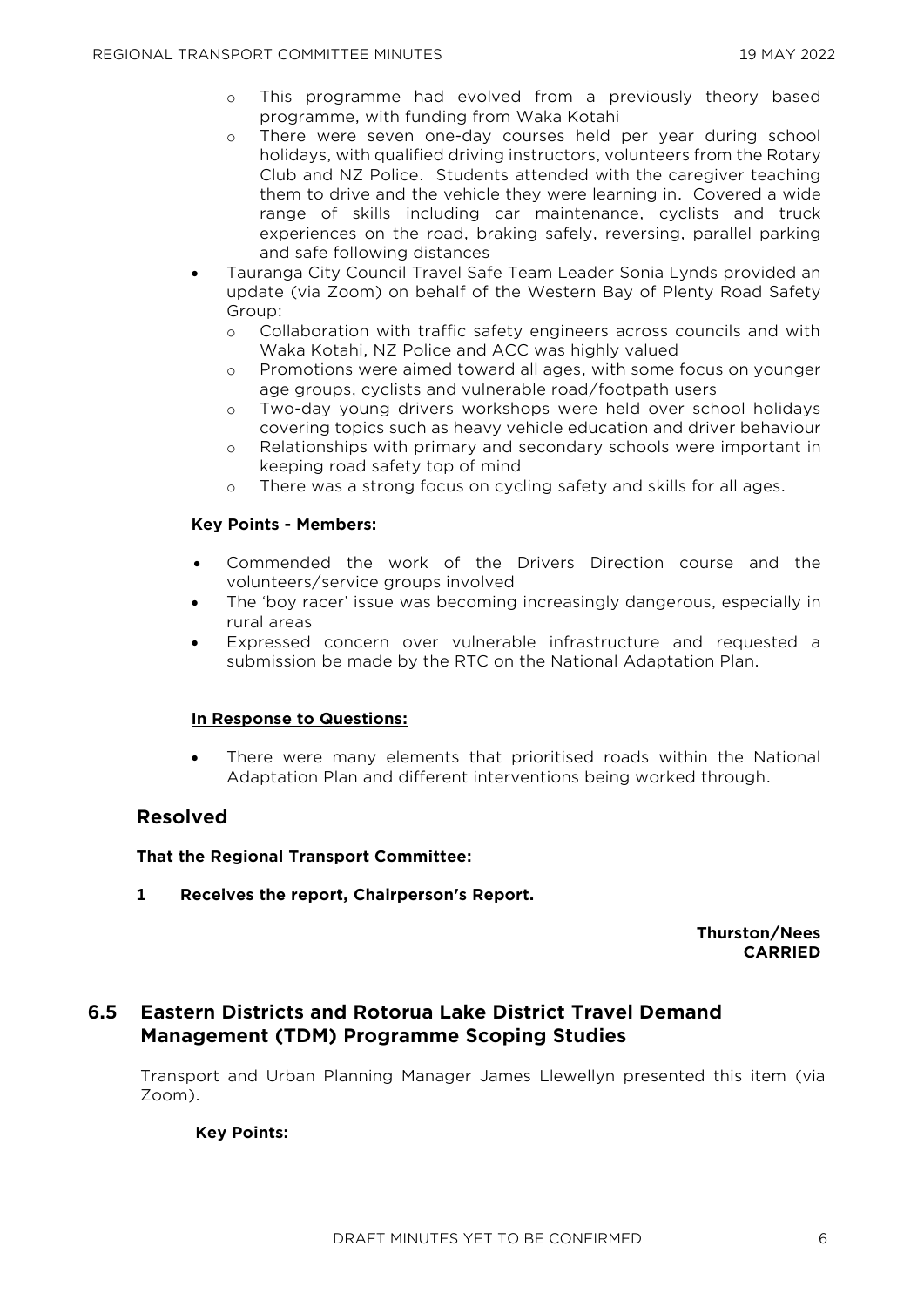- This started the process in understanding how people currently travel, particularly when they are using single occupancy cars and how this behaviour may be changed in the future
- TDM aimed to understand people's needs in a variety of contexts including geographic, social and cultural
- TDM was also supportive of infrastructure investments and service delivery
- Scoping studies for Rotorua and Eastern Bay of Plenty had been completed, Western Bay of Plenty scoping study would be complete by the end of July 2022.

#### **In Response to Questions:**

- A prioritised implementation plan included costs and an action plan/timeframes will form next steps following the finalisation of the study
- This work was strongly supportive of all work underway through the Transport System Plan (TSP), and was intended to underpin this, rather than replace it.

# **Resolved**

#### **That the Regional Transport Committee:**

- **1 Receives the report, Eastern Districts and Rotorua Lake District Travel Demand Management Programme Scoping Studies;**
- **2 Receives the draft Travel Demand Management Scoping Studies for the Eastern Districts and Rotorua Lakes District**
	- **(a) Notes that a partner prioritised implementation plan will be prepared to be considered through respective organisations decision making processes;**
	- **(b) Notes that once the implementation plan is completed, further consideration of implementation activities will occur through future annual plan and long term plan processes;**
- **3 Notes that the Western Bay Scoping Study is underway; and**
- **4 Agrees that the Travel Demand Management programme is within the scope of the Committee's Terms of Reference.**

**Chadwick/Riesterer CARRIED**

# **6.6 New Zealand Freight and Supply Chain Issues Paper**

*Presentation: NZ Freight and Supply Chain Issues Paper: Objective ID A4106286*  $\Rightarrow$ 

Senior Transport Planner Matthew Kilpatrick presented this item (via Zoom).

#### **Key Points:**

The Port of Tauranga was the key driver of freight activity and goods movement, and the largest export port in New Zealand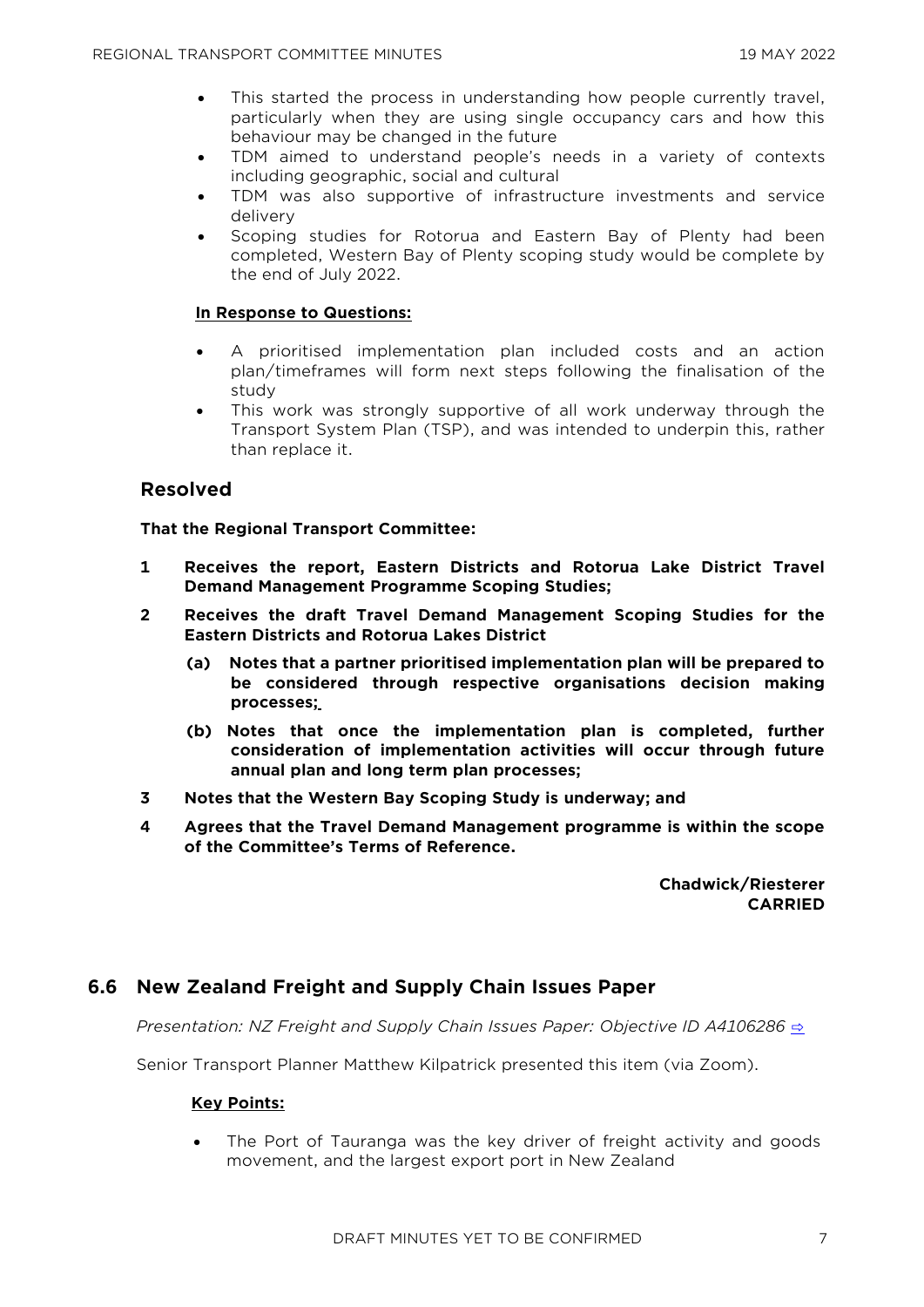• Annual traffic volumes in Tauranga had increased by 8%, impacting the movement of freight and goods on key corridors.

#### **Key Points - Members:**

- More updated information was available from the Port of Tauranga Annual Report June 2021. Noted that coastal shipping was less restrictive than that stated on Page 212 of the agenda
- An important part of reducing CO2 emissions for the Port was for the planned berth extension to occur, which would allow larger vessels and the implementation of electric cranes
- Important to note that a central government decision around the future of the Ports of Auckland was due to be made in 2023
- Freight movements in the region would continue to increase and understanding resilience on road and coastal shipping networks was fundamental
- Raised the importance of the East Coast Main Trunk as a key issue for strategic investment that needed to be made sooner rather than later.

#### **Items for Staff Follow Up:**

• Seek Port of Tauranga input into the submission prior to finalisation.

# **Resolved**

**That the Regional Transport Committee:**

- **1 Receives the report, New Zealand Freight and Supply Chain Issues Paper;**
- **2 Endorses the formal submission attached which outlines a general support on the paper, including the following amendments:**
	- **Emphasise the importance of the Port of Tauranga;**
	- **Link the Rail Network Investment Programme and rail opportunities including electrification;**
	- **Ensuring route security and the impact of road safety, and**
	- **Link to Ōpōtiki Harbour Transformation and Kawerau Inland Terminal;**
- **3 Delegates authority to the Chair to sign off the final amended version of the submission.**

**Webber/Chadwick CARRIED**

# **Information Only**

# **6.7 Draft Regional Public Transport Plan**

Transport and Urban Planning Manager James Llewellyn presented this item.

#### **In Response to Questions:**

• The Regional Public Transport Plan set the long term vision and policies for public transport across the region in the next ten years. Various subregional partnerships (e.g. TSP) would then take this work and establish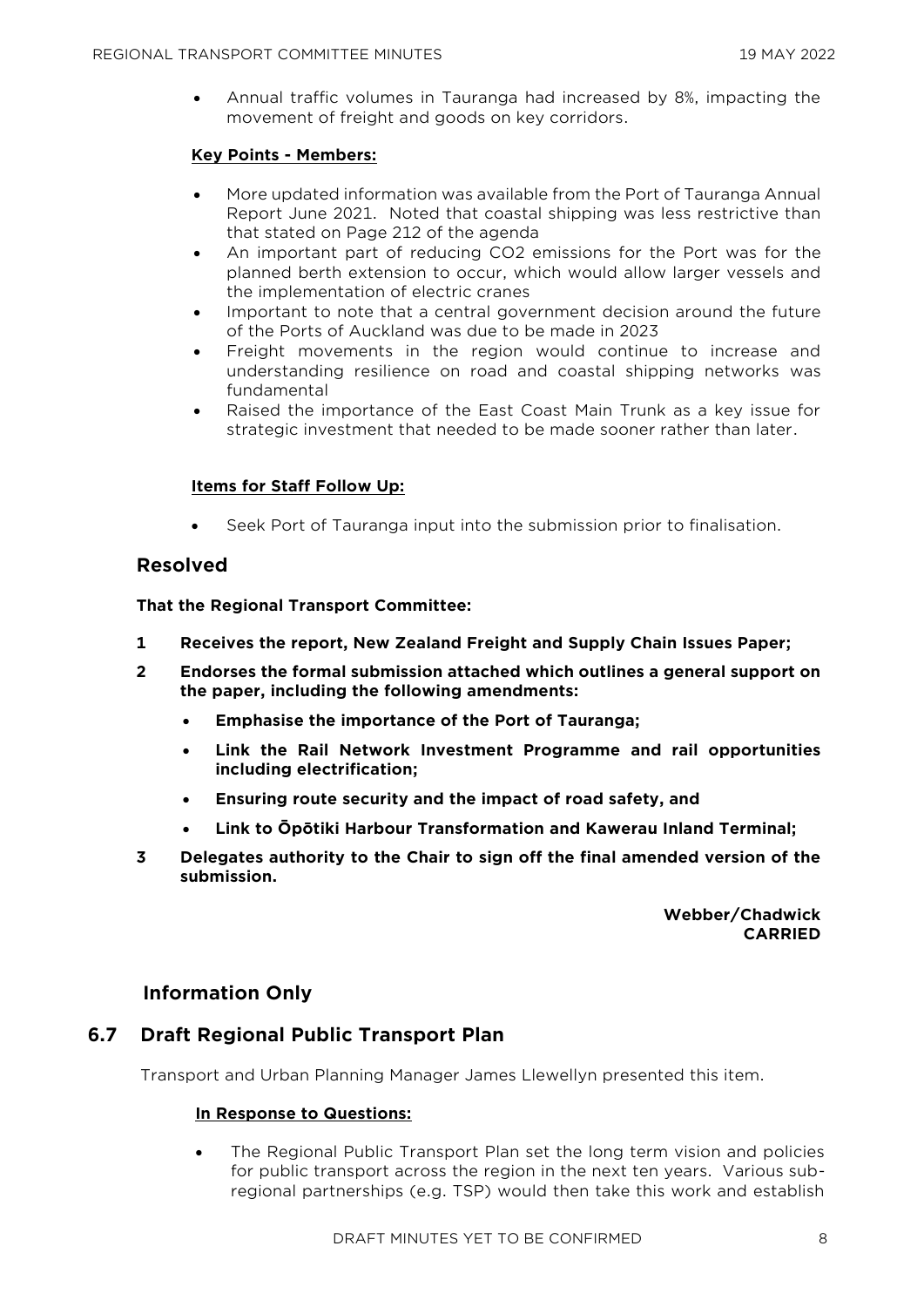how the policies would be implemented - business cases, network refreshes etc

• Any business case that came through the TSP would have a strategic case associated with it, which would be cognisant of all existing policies at a national, regional and local level, therefore providing sufficient opportunity for consistency to be delivered through the process.

# **Resolved**

**That the Regional Transport Committee:**

- **1 Receives the report, Draft Regional Public Transport Plan;**
- **2 Notes that the draft document has been developed in a manner consistent with the broader transport policy direction in the Bay of Plenty Regional Land Transport Plan 2021-31.**

**Thurston/Nees CARRIED**

# **6 Verbal Update Opportunity from Committee Members and Advisors**

#### **Key Points:**

#### **Glen Crowther – Environmental Sustainability Advisor**

• A key contextual issue in the ERP was that although it presented a significant change with a broad scope, internationally it did not measure up.

#### **Mayor Riesterer – Ōpōtiki District Council**

• Noted that the population of Ōpōtiki was now over 10,000, a recognisable milestone.

#### **Mayor Campbell and Deputy Mayor Faylene Tunui – Kawerau District Council**

- Were still waiting for 70 km/hr signs requested for SH34 through Kawerau district
- Raised an issue with the new two-lane roundabout where irresponsible drivers were attempting to race trucks around it
- Encouraged by the driver safety operations in Rotorua and Western Bay of Plenty
- Highlighted the increasing need for another bridge in Whakatāne
- The TDM did not take into consideration the movement of people in and out of Kawerau and were interested in discovering how, why and where from/to that people were travelling
- Requested further input into the TDM and discussions with Kawerau DC staff and Councillors prior to finalising.

#### **Deputy Mayor Andrew Iles – Whakatāne District Council**

• Route security was vital for freight traffic travelling through the Eastern